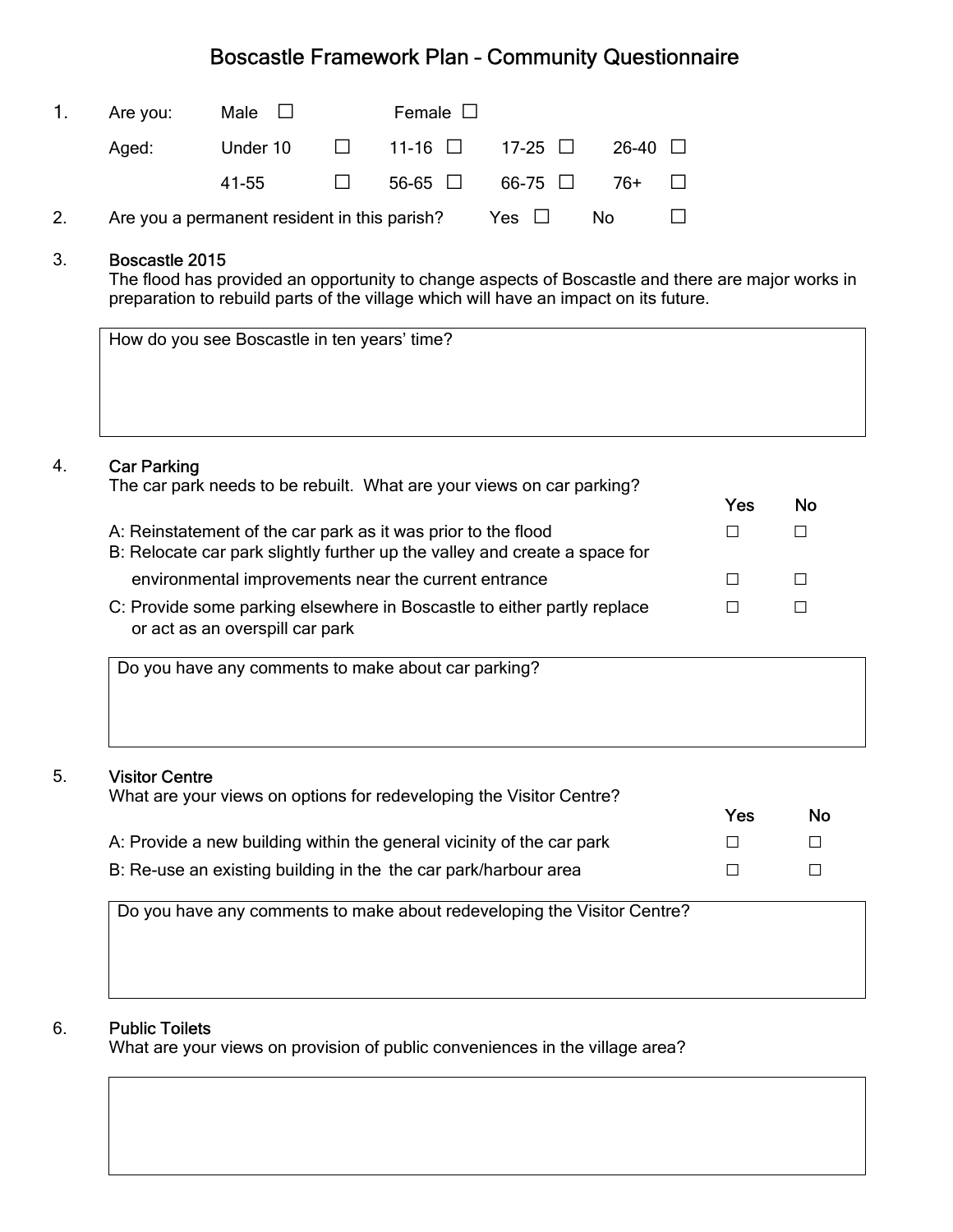# 7. The Harbour

 Public access to the harbour will be reinstated and it may be possible to include improvements to the environment and setting of the harbour.

| Do you have any views on improvements that could be made in the harbour area? |  |  |  |
|-------------------------------------------------------------------------------|--|--|--|
|                                                                               |  |  |  |
|                                                                               |  |  |  |
|                                                                               |  |  |  |
|                                                                               |  |  |  |
|                                                                               |  |  |  |

## 8. The Public Highway

 Improved pedestrian access, provision of bus stops and street lighting, and a review of on-street parking and traffic management may be possible. What are your views?

|                                              | Yes    | Nο |
|----------------------------------------------|--------|----|
| A: Widen pavements                           |        |    |
| B: Reduce or eliminate on-street parking     |        |    |
| C: Improve bus stop facilities               |        |    |
| D: Improve the type of street lighting used  | $\Box$ |    |
| E: Review the options for traffic management |        |    |
|                                              |        |    |

Do you have any thoughts on improvements that could be made to the pavements, roads or public areas?

# 9. Public Open Spaces & Public Areas

The rebuilding works provide the opportunity to introduce improvements to the look of the public areas of Boscastle, particularly in the harbour area. Are there any aspects of the public areas that you think need improving?

|                                                                        | Yes |  |
|------------------------------------------------------------------------|-----|--|
| A: Improve the appearance of public areas e.g. types of materials used |     |  |
| B: Review style and number of signs / advertising boards               |     |  |
| C: Provide co-ordinated street furniture e.g. litter bins, lamp posts  |     |  |
| D: Provide picnic and seating areas                                    |     |  |
| E: Investigate the possibility of providing a 'village green'          |     |  |
|                                                                        |     |  |

Do you have any ideas for improvements to public areas?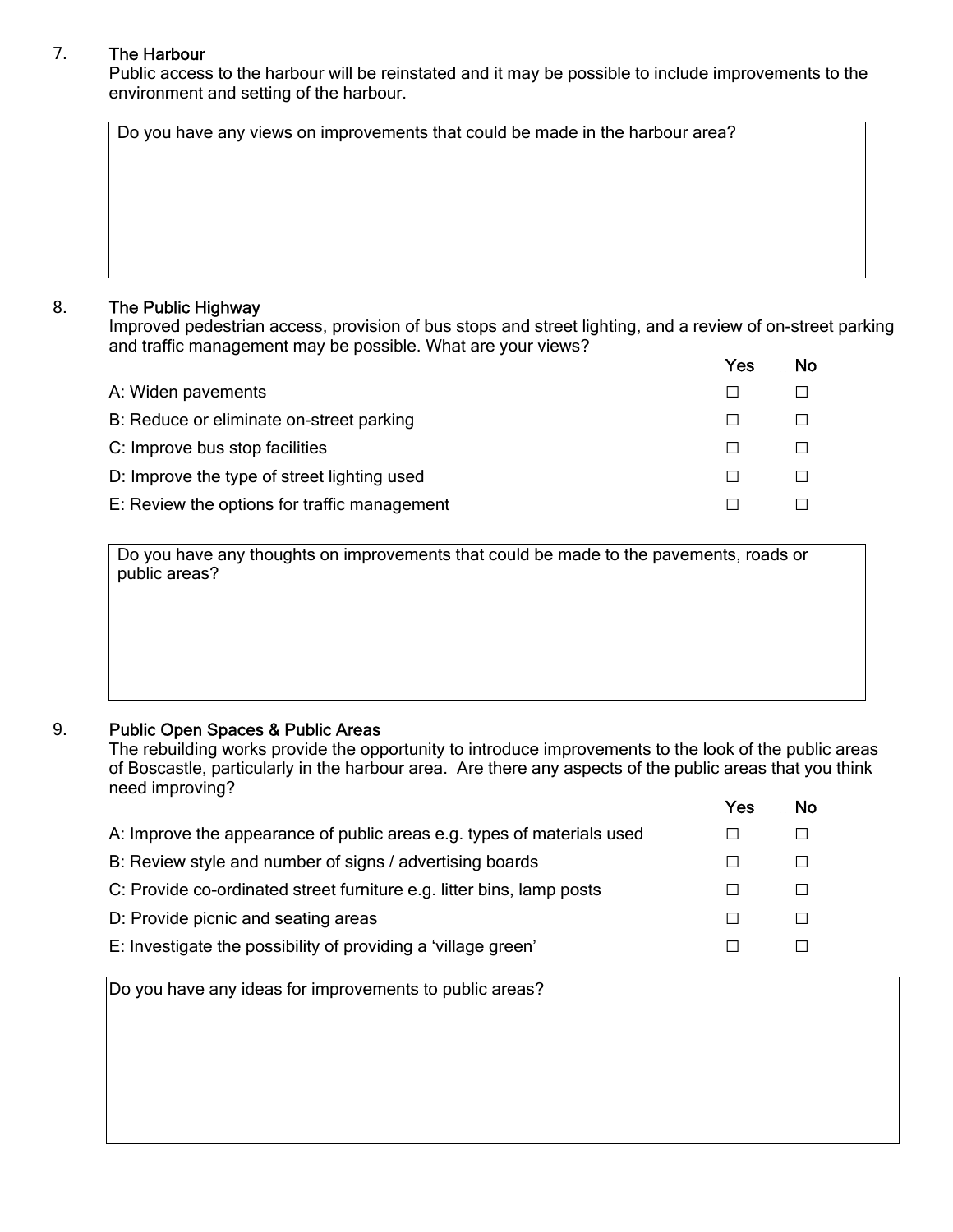## 10. Flood Risk Management

 The best possible measures must be used in reinstating infrastructure to minimise any flood risk in future. Options could include reviewing the route of the Valency River by the car park and the way the water is guided through the road and harbour area.

Do you have any comments on aspects of flood risk management that need to be considered?

#### 11. The Historic Environment

 Boscastle is an historic settlement and its historic buildings, harbour and the natural environment are important attractions for local residents and visitors.

Are there any improvements that could be made to the historic buildings and environment?

#### 12. Sewage Treatment Works

A site for a new sewage treatment works must be found.

Do you have any views on where it could be located in the Boscastle area and what aspect of sewage treatment concerns you most?

## 13. Business Support, Marketing and Promotion

 Are there any business support, marketing or promotion activities that you feel would help to support the businesses in Boscastle and the surrounding area?

Do you think it would be a good idea to hold community events to mark the rebuilding of Boscastle and to publicise progress to potential visitors?

|                                                                | <b>Yes</b> | $\Box$ | No |  |
|----------------------------------------------------------------|------------|--------|----|--|
| Do you have any ideas for events and when they should be held? |            |        |    |  |
|                                                                |            |        |    |  |